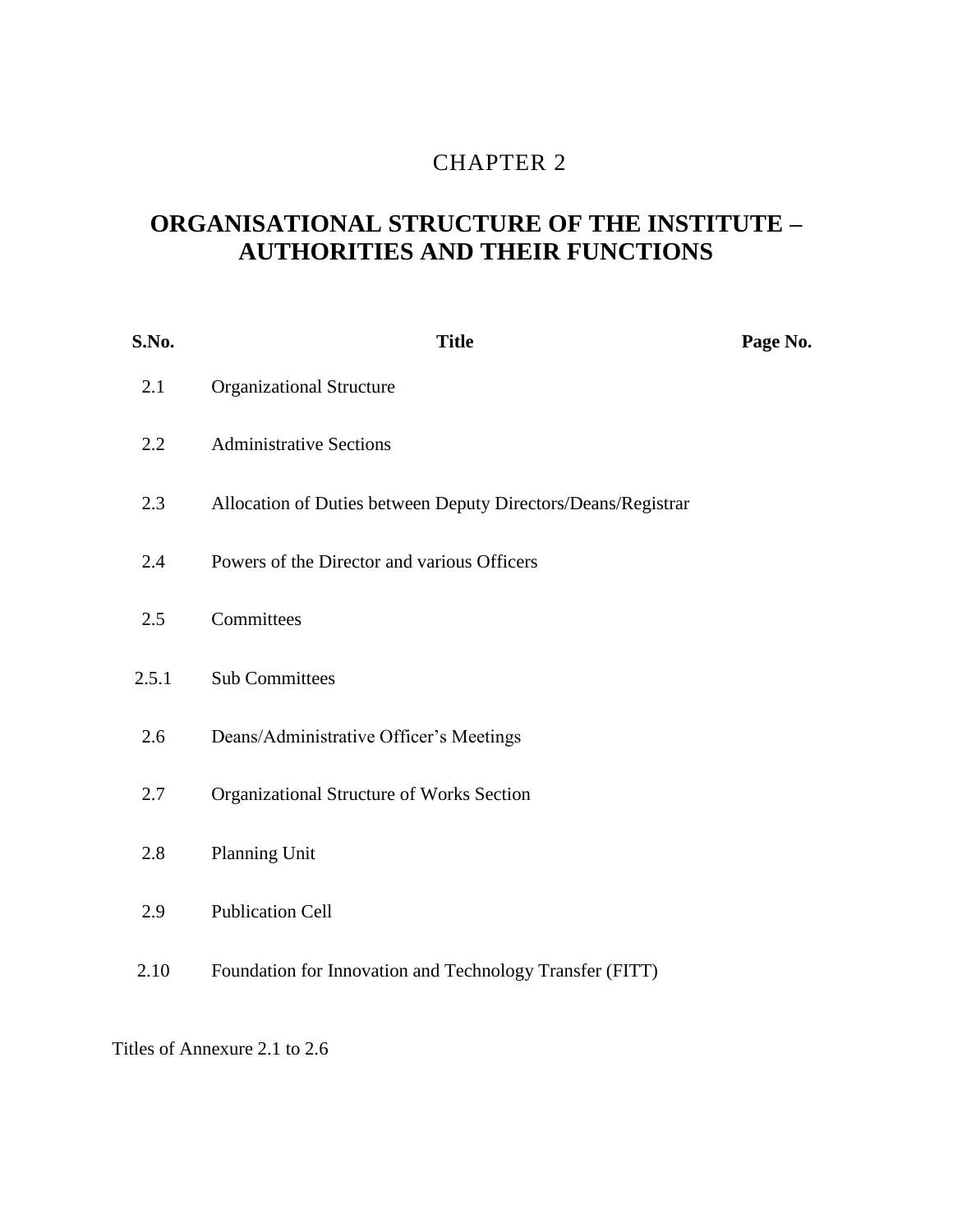# CHAPTER 2

# **ORGANISATIONAL STRUCTURE OF THE INSTITUTE – AUTHORITIES AND THEIR FUNCTIONS**

### **2.1 ORGANISATIONAL STRUCTURE**

The membership and functions of the authorities of the Institute viz. the Board of Governors, Senate, Finance Committee, and Building and Works Committee are given in the Act and Statutes.

The academic functions of the Institute viz. teaching, research, consultancy etc. are carried out by various entities like departments, centres, programmes. Their functions are described in the Rules and Regulations Manual of UG/PG Programmes (Approved by Senate).

Board of Governors is the overall Authority of the Institute. The Senate is the prime academic authority and the Director is the Chief Executive and Administrative Officer of the Institute.

The salient features of the organizational structure of MNIT Jaipur are reproduced in **Annexure 2.1**. The terms of reference and functions of the Departments/ Centres/ Interdisciplinary Programmes/ Facilities are given in **Annexure 2.2**.

### **2.2 ADMINISTRATIVE SECTIONS**

In the discharge of their functions, the administrative support to the authorities and officers is provided by various sections. A list of these sections together with the major items of work being looked after by them, their Officers is given at **Annexure 2.3**.

### **2.3 ALLOCATION OF DUTIES BETWEEN DEANS / REGISTRAR AND OTHER OFFICIALS**

In order to assist the Director in the performance of academic as well as administrative functions, responsibilities have been allocated between the Dy. Director(s)/Registrar, Deans and Associate Deans **(Annexure 2.4)**.

### **2.4 POWERS OF THE DIRECTOR**

The Board has been authorizing the Director from time to time to take certain decisions. A list of such authorizations is given in **Annexure 2.5**. The Officers of the Institute function within the authorization made by the Board of Governors or the Director, as the case may be, in the discharge of their duties.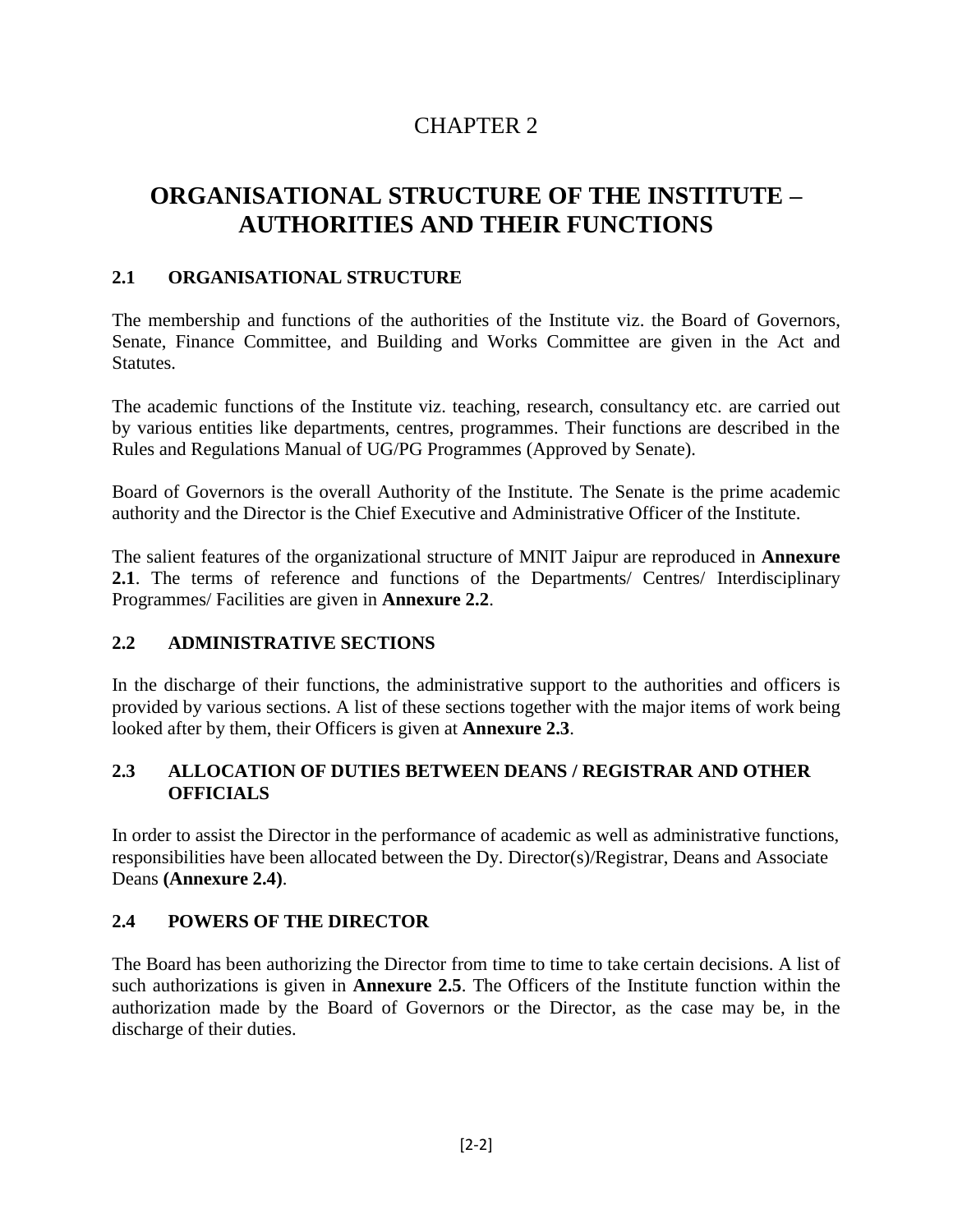### **2.5 COMMITTEES**

A considerable amount of work of the authorities is organized through the Committees. A committee may consist of one or more persons. There are several types of committees such as Standing Committees and Adhoc Committees. Some of the Committees are advisory in nature whereas others may be constituted for a special purpose to deal with a particular matter on behalf of the Director. Some committees may be required to carry out a detailed scrutiny and examination of a proposal and formulate and bring up concrete issues for consideration. Sometimes the main committee may appoint a sub-committee for such scrutiny and report on the issues involved.

### **2.5.1 SUB COMMITTEES**

These Committees are meant to deal with a particular type of business which is either continuous or recurring in nature. Their actions may require confirmation or they may act on behalf of the authorities and keep the authorities informed of their activities through periodical reports. Appointment of a Sub Committee is invariably accompanied by a clear statement of its terms of reference laid down by the authority which appoints it.

A list of sub committees of the Senate is given below. Their composition and terms of reference are given in the Rules and Regulations Manual.

### **SUB COMMITTEES OF THE SENATE/DEPARTMENT**

Senate Undergraduate Board (SUGB). Senate Postgraduate Board (SPGB). Curriculum Committee (CC) Academic Performance Evaluation Committee (APEC) Department of Faculty Board (DFB) Departmental Undergraduate Committee (DUGC) Departmental Postgraduate Committee (DPGC) Departmental Research Evaluation Committee (DREC)

### **SUB COMMITTEES OF THE BOARD OF GOVERNORS**

A list of sub committees of the Board of Governors is given below. Their composition and terms of reference are given in **Annexure 2.6**.

Grievance Committee. Finance Committee. Building and Works Committee.

.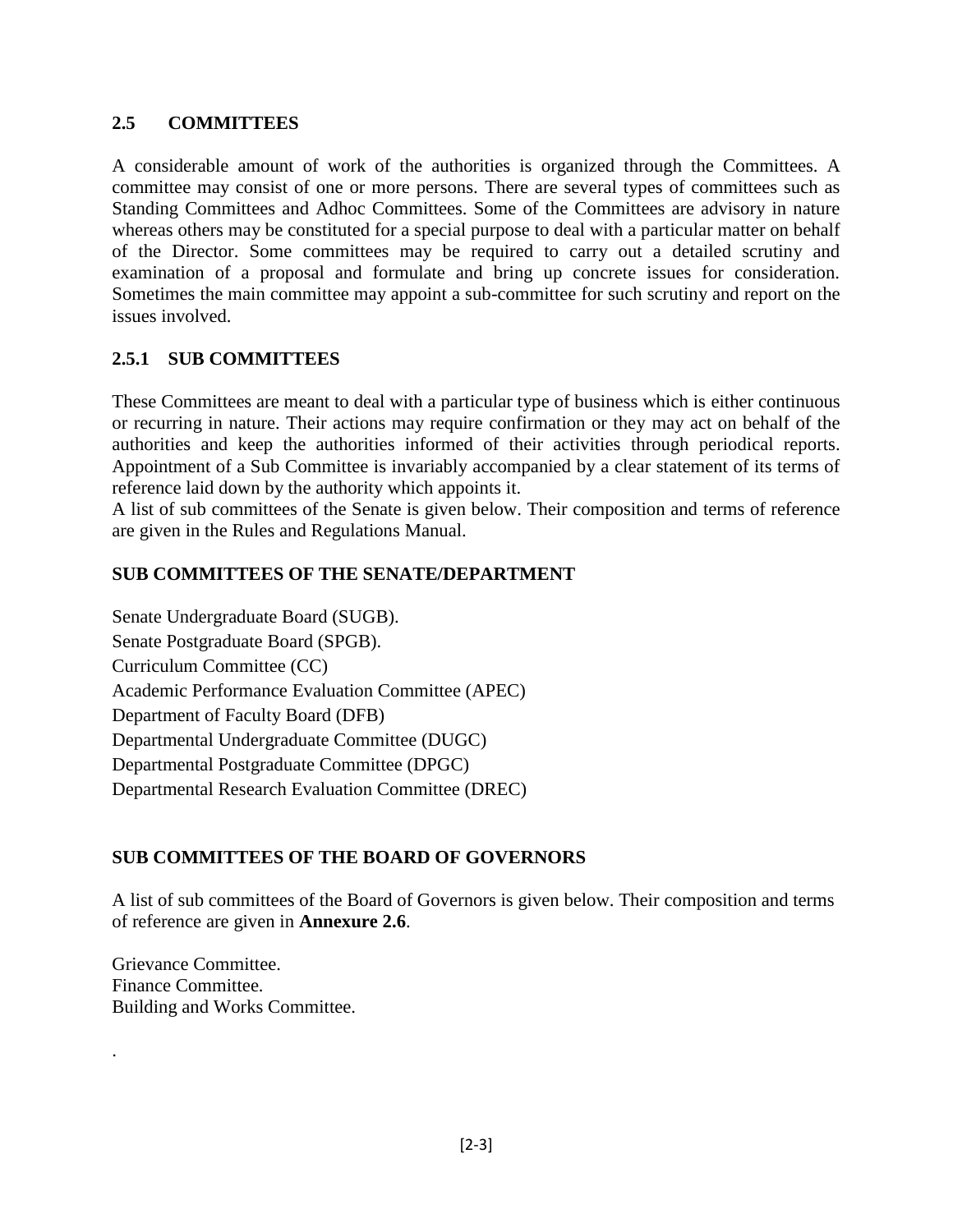### **2.6 DEANS/HODs MEETINGS**

The meeting of Deans Committee takes place at least once every month, under the Chairmanship of the Director. The other participants to the meeting are all Deans and Registrar. In the meeting, common issues concerning the Academic and Administration of the Institute are discussed. The main objective of the meeting is to have a greater interaction and communication amongst the Deans/HoDs and take stock/review the work being done by them.

### **2.7 ORGANISATIONAL STRUCTURE OF ESTATE SECTION**

The Estate section works under the overall supervision of Executive Engineer(s). This section has three wings i.e. Civil, Electrical and Horticulture. Institute Engineer decides the distribution of Major and Minor works and in consultation with E.E.s decides the posting of J.E.s and other staff and allocation of duties/responsibilities amongst E.E.s, A.E.E.s, J.E.s and other staff members.

## **2.8 PLANNING & DEVELOPMENT**

Planning Unit of the Institute mainly looks after the work relating to:

- Planning the expansion and diversification of institutional activities and preparation of all developmental proposals, to the extent up to submission of plan & estimates related to Civil, Electrical, Works, Sanitary, Network System, etc.
- Maintenance of all necessary statistical data regarding plan & projects required for compilation of various reports periodically required to be sent to Ministry of Human resources Development and other agencies.
- Monitoring the physical targets and utilization of funds in respect of Projects  $\&$ Consultancy and in the preparation of relevant papers for submission of progress reports.
- Formulating proposal for new courses and in organizing meetings of faculty members and external experts for this purpose in this regard;
- In the efforts to expand and monitor the activities of consultancy, testing and sponsored research of institute and to ensure submission of progress reports;
- In coordinating the formulation and conduct of non-formal and continuing education and extension programmes.
- To arrange for the agenda and organisation of the meeting for procurement of equipments related to projects and testing & consultancy.
- Providing necessary data for the budget and new estimates  $\&$  plans to the Building  $\&$ Works Committee to the Registrar.

 $\bullet$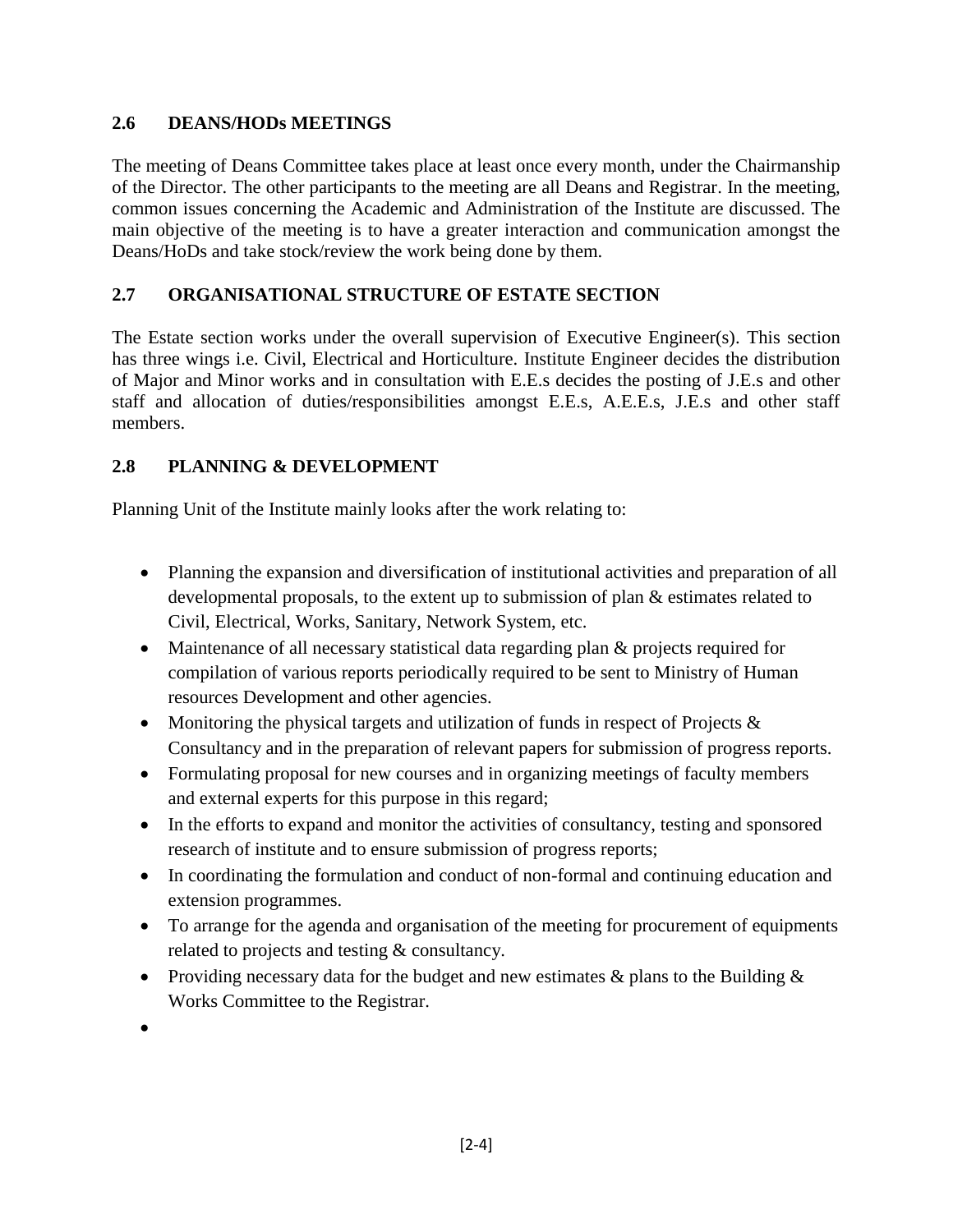# **ANNEXURES CHAPTER 2**

| Annexure | <b>Title</b>                                                                                                                      | Page No. |
|----------|-----------------------------------------------------------------------------------------------------------------------------------|----------|
| 2.1      | Organizational Structure of MNIT Jaipur.                                                                                          |          |
| 2.2      | Composition, Terms of Reference & Functions of the Boards<br>of Departments/Centres/Inter-Disciplinary Programmes/<br>Facilities. |          |
| 2.3      | Administrative Sections, Controlling Officers and their<br>Functions                                                              |          |
| 2.4      | Allocation of Responsibilities Registrar/Deans/Associate<br>Deans.                                                                |          |
| 2.5      | List of Authorizations given to the Director by the Board of<br>Governors.                                                        |          |
| 2.6      | Sub Committees of the Board of Governors.                                                                                         |          |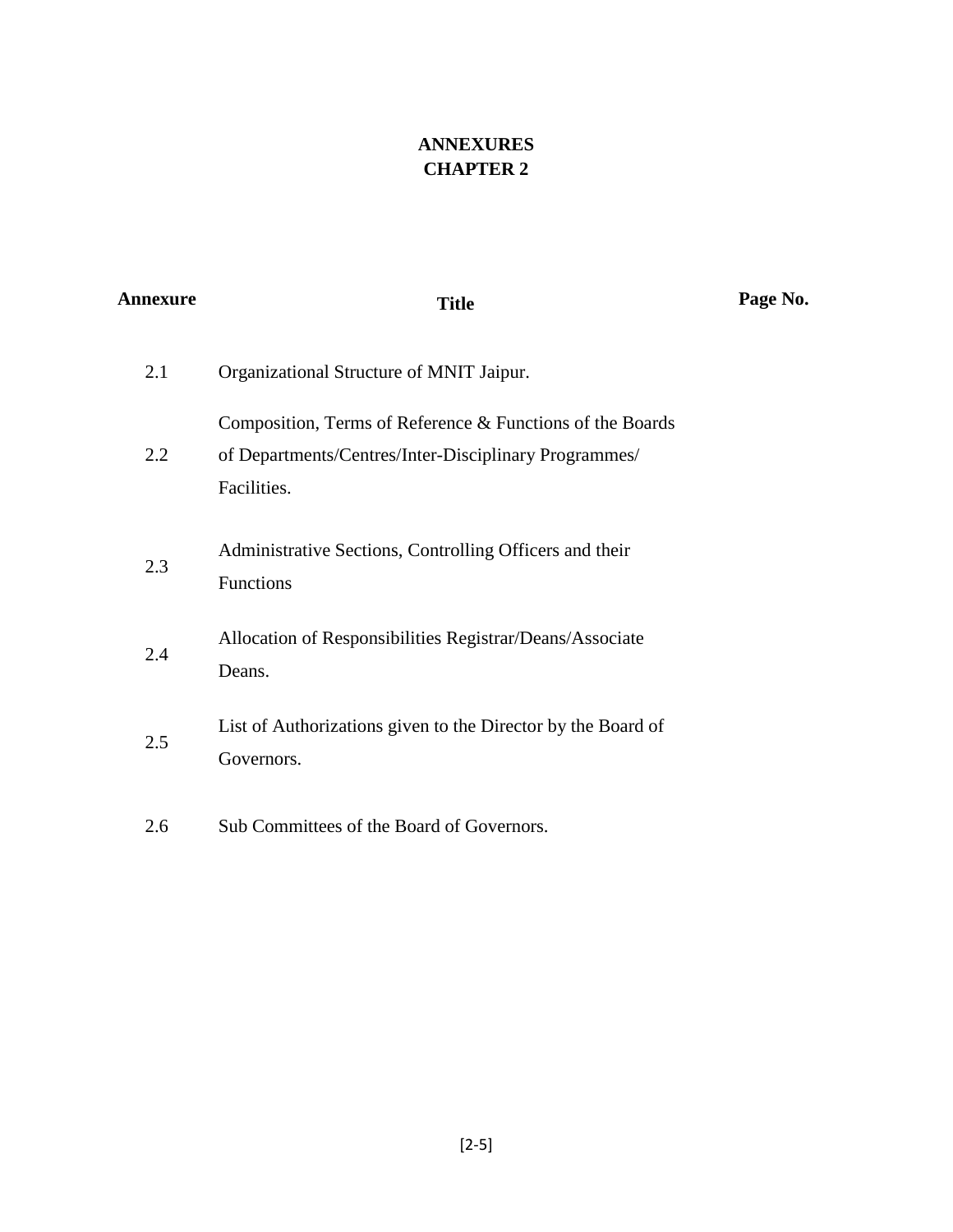### **ANNEXURE 2.1 (Refers 2.1)**

### **SALIENT FEATURES OF THE ORGANISATIONAL STRUCTURE OF MNIT JAIPUR**

### **1 DEPARTMENT/CENTER**

#### **1.1 Creation**

- 1. When teaching is required to be initiated in an area of engineering/technology, leading to a first level degree via JEE Mains and PG Degree via CCMT; or support teaching such as in basic sciences, management, engineering sciences, humanities & social sciences is required for a first level degree programme; OR Work in interdisciplinary teaching or research programmes has evolved sufficiently and when there is an established industry with sustained demand for B.Tech./B.Arch. graduates in the discipline; AND
- 2. Sustained funding is assured.

### **1.2 Main Functions**

- 1. Teaching at B.Tech., B. Arch. & Planning, MSc., M.Tech., M.Plan., MBA and pre-Ph.D. levels.
- 2. Academic research including guiding of Ph.D and Postgraduate students.
- 3. Curriculum and laboratory development and support to other engineering colleges in curricula, teaching laboratories and teacher training.
- 4. Development of continuing education programme.
- 5. Contribution to interdisciplinary teaching and research programmes.
- 6. Sponsored R&C and consultancy.

### **1.3 Winding Up**

Only in very rare cases, when the need for teaching in that discipline ceases.

#### **1.4 Composition**

- 1. Faculty positions (as per the student strength and research activities)
- 2. Administrative staff; technical staff and technical officers for facilities within the Department.

#### **1.5 Infrastructure**

Space for classrooms and laboratories; faculty rooms; library; seminar room; stores.

#### **1.6 Activities**

1. Primary activities: Teaching and Academic Research: Major faculty time spent on teaching, academic research, curriculum development, and continuing education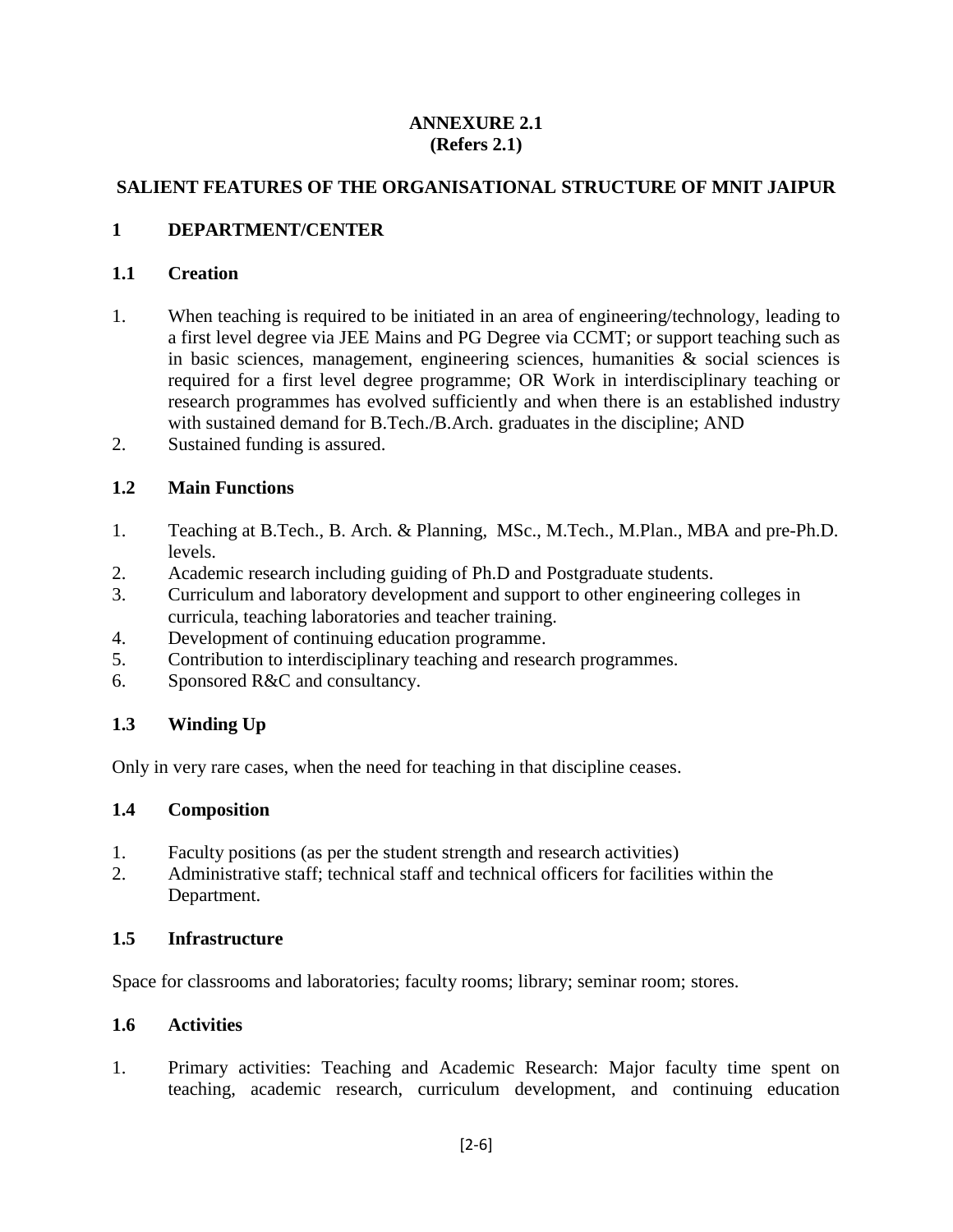activities. Research mainly open-ended. Emphasis on high quality research publications, generation of instructional resources material and development of courses incorporating latest technological developments.

2. Secondary Activities : Sponsored R&D and Consultancy : Mostly on individual initiative. Taking of projects of CSIR, AICTE, MHRD, time available from academic activities (maximum 30%) and the need to be on campus during the academic session.

## **1.7 Administration**

Head (by rotation), Convener, DUGC, DPGC, Laboratory incharges.

# **1.8 Committee Structure**

- Departmental Faculty Board (DFB) comprising all regular faculty of the department.
- Departmental Undergraduate Committee (DUGC) comprising Convener DUGC nominated by DFB, Head of the Department, Convener DPGC, four faculty members including programme advisor of the department and two student representatives.
- Departmental Postgraduate Committee (DPGC) comprising Convener DPGC nominated by DFB, Head of the Department, Convener DUGC, six faculty members to be chosen from the department (in case there are not sufficient faculty members, Chairman Senate may nominate adjunct faculty members from other department of the institute), one faculty member from other department nominated by Chairman Senate and two student representatives (one from PhD one from PG programme nominated by HoD).
- Departmental Research Evaluation Committee (DREC) for Ph.D. and M.Tech. Committee of academic staff constituted through DPGC of the department who will council and evaluated the progress of PG PhD candidates.

## **1.9 Miscellaneous**

- 1. Adjunct faculty from outside.
- 2. Curriculum Development Committee (CDC)
- 3. Faculty evaluation according to the stated functions of the Department.
- 4. Each Ph.D. student to have an Advisory Committee (DREC) nominated by his Supervisor(s) and drawn from the parent Department and other relevant Departments/Centres. This Committee would regularly monitor the progress of the student and appropriately advise the DPGC.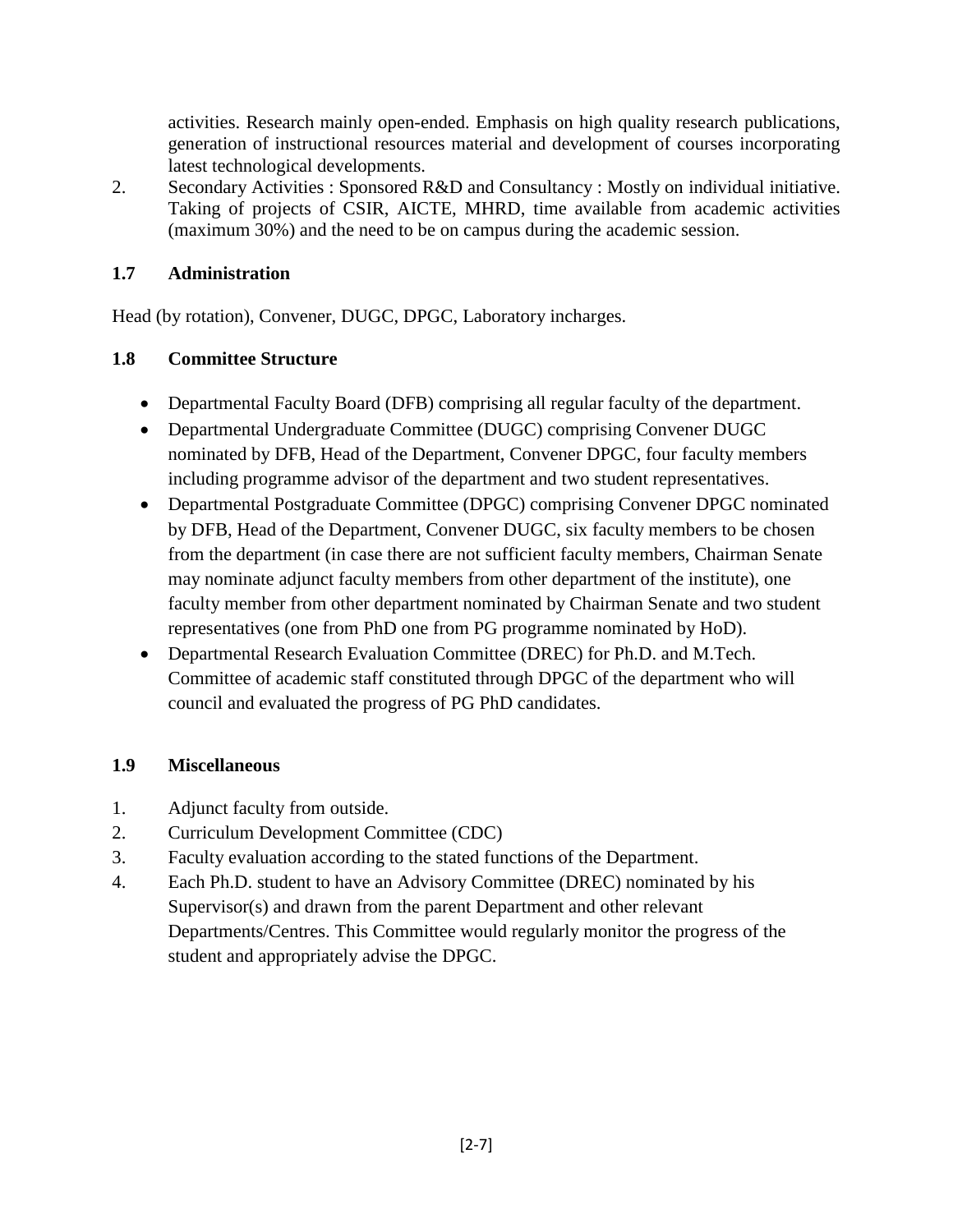### **ANNEXURE 2.2 (Refers 2.1)**

### **COMPOSITION, TERMS OF REFERENCE & FUNCTIONS OF THE BOARDS OF DEPARTMENTS/CENTRES**

A. The Committee Structure for the Departments/Centres shall be as under:

1. Departmental Faculty Board (DFB).

- 2. Departmental Postgraduate Committee (DPGC).
- 3. Departmental Research Evaluation Committee (DREC).
- 4. Departmental Undergraduate Committee (DUGC).

The membership, mode of selection for membership, tenure and functions of each of these Boards/Committees should be as given below:–

# **DEPARTMENTAL FACULTY BOARD (DFB)**

(i) Each Department/Centre shall have a Faculty Board comprising of all full-time faculty members & Joint Faculty of the Department/Centre concerned, except those appointed under Sponsored Research Projects and Visiting Faculty. The Chairman of the Faculty Board may invite the Visiting Faculty to attend the Board meetings as Special Invitees.

(ii) The Head of Department/Centre shall be the ex-officio Chairman of the Board.

(iii) One of members of the Faculty Board of the Department/Centre nominated by the Board shall act as Member Secretary. His tenure shall be at the discretion of the concerned Board.

(iv) The Board shall meet as and when necessary but atleast twice in a semester with 50% of its members in station forming quorum.

(v) The duties & responsibilities of the Board shall be Overall Policy Formulation, Coordination and Review of all activities of the Department/Centre in addition to the matters which are referred to it by the Head of the Department/ Dean(s)/Director.

(vi) Minutes of the meeting of the Faculty Board will be recorded and circulated to the members & confirmed in the subsequent meeting.

## **DEPARTMENTAL POSTGRADUATE COMMITTEE (DPGC)**

## **Constitution of DPGC**

Each department/centre/interdisciplinary programme (approved by the Senate) shall have a Departmental Post Graduate Committee (DPGC). DPGC shall have the following constitution:

- Convener, to be nominated by Department Faculty Board (DFB)
- The Head of the Department (HoD),
- Convener DUGC and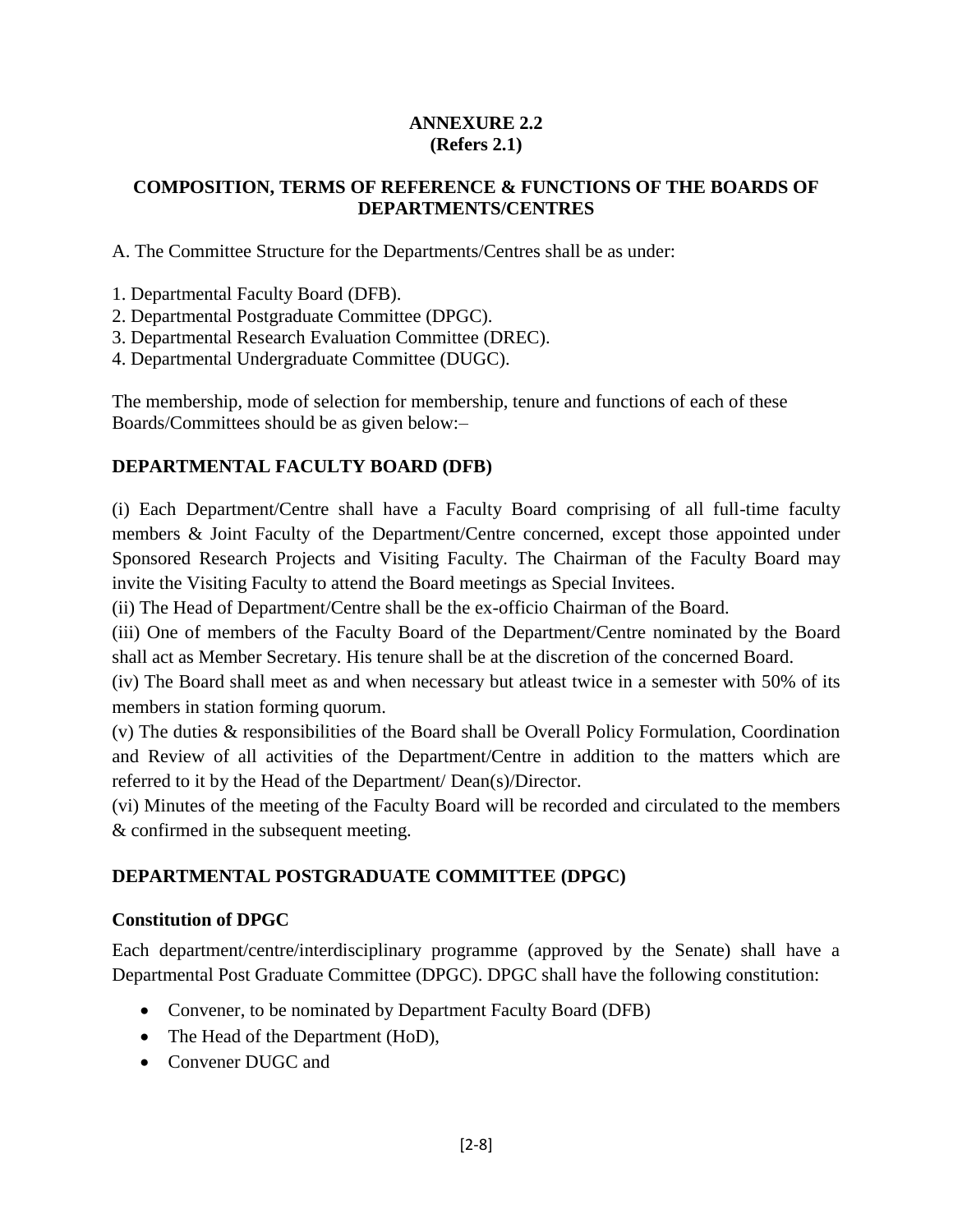- Six faculty members to be chosen from the Department; [In case there are not sufficient faculty members, Chairman Senate may nominate adjunct faculty from other departments of the institute]
- One faculty member from other department/interdisciplinary programme to be nominated by Chairman Senate and
- Two students, (one from the Ph.D. and other from one of the PG programme). If M. Tech./M. Plan. Programme does not exist then both shall be from the Ph.D. programme. The student members shall be nominated for a period of one year by the HoD.

The DPGC Convener shall be nominated by the faculty board of the department for a term of two years. The duration of the committee shall be two years. The fifty percent of the initial members of the committee shall be replaced after one year.

### **Responsibilities of DPGC**

The DPGC is responsible for the following.

- 1. Supervision and conduct of lecture, tutorial and practical classes.
- 2. Supervision and conduct of class tests, quizzes, practical tests, end semester examination, thesis work, seminar and project presentation and ensuring its quality.
- 3. Monitoring of quality of instructions to students.
- 4. Appointment of supervisors of M. Tech./M. Plan. and Ph.D. candidates.
- 5. Admission in P.G. programmes at departmental level.
- 6. Monitoring the quality of research.
- 7. Proposing and implementing new courses and program as approved by BOG /Senate.
- 8. Monitoring daily attendance of all PG and research students.
- 9. Recommending for release/continuation of assistantship on monthly basis based on attendance and weekly workload of PG/Ph.D. students.
- 10. Attending to the problems of students and advising, counseling them in academic matters
- 11. Acting as Student Grievance Committee and
- 12. Any other work assigned to it by SPGB /Senate.

The DPGC is expected to have its meeting regularly and to keep record of its decisions. Frequency of meeting of DPGC shall meet at least 6 times in an academic year.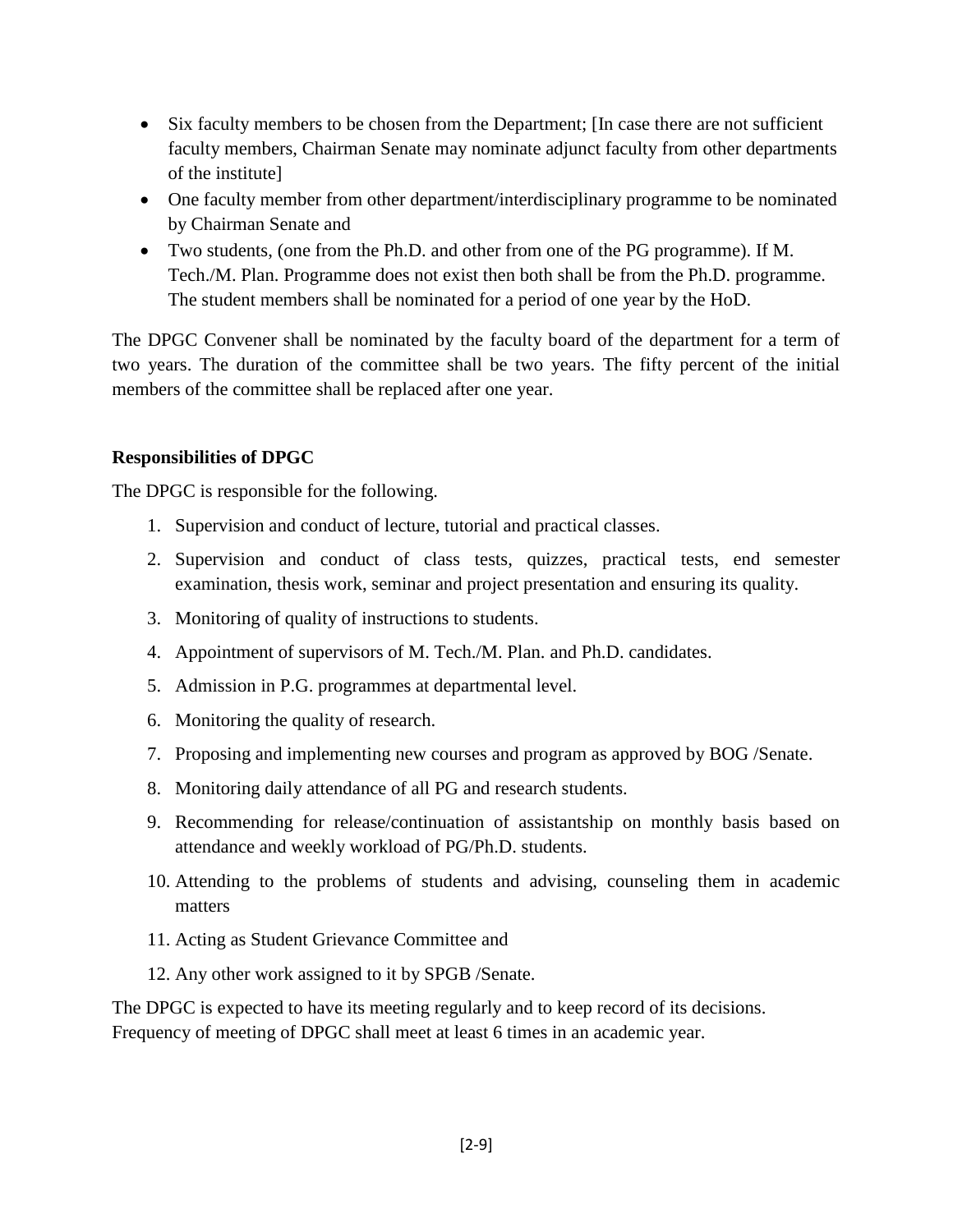### **DEPARTMENTAL RESEARCH EVALUATION COMMITTEE (DREC)**

- The progress of the research work will be continuously monitored through end-of-thesemester presentations made by the student before the Departmental Research Evaluation Committee (DREC) constituted by DPGC of the concerned department for each major area of specialization. The respective supervisor will act as convener of DREC. The DREC on acceptable presentation, certify the fulfillment of the requirements mentioned in para 2 above. The progress report of the student shall be sent by the DPGC convener to the Dean (D-Acad), who if required will make recommendation to the Chairperson, Senate for continuation of the candidate in the Ph.D. programme.
- The constitution of DREC will be as follows:
	- i. Supervisor, Convener
	- ii. Three Experts from within the department related to major area of specialization (including co-supervisors)
	- iii. If required, one expert from outside the department or outside Institute

Overall award of grade calculation shall be done by averaging the awards given by the members of DREC. (S/X)

## **DEPARTMENTAL UNDERGRADUATE COMMITTEE (DUGC)**

The Departmental Undergraduate Committee (DUGC) shall be constituted by the DFB to look after all academic matters pertaining to the Undergraduate programme(s) offered by the Department. For the departments running the post graduate programmes in sciences, DFB shall constitute the Departmental postgraduate Committee (DPGC). The constitution of the aforesaid committee shall be communicated to the Office of Dean, Academic.

## **CONSTITUTION OF DUGC**

The constitution of the DUGC is as follows: 1. Convener DUGC, Convener 2. Head of the Department, The state of the Department, 3. Convener DPGC, The Convention of the Member 4. Four faculty members including Programme Advisors, if any, of the Department -Members 5. Two student representatives -Members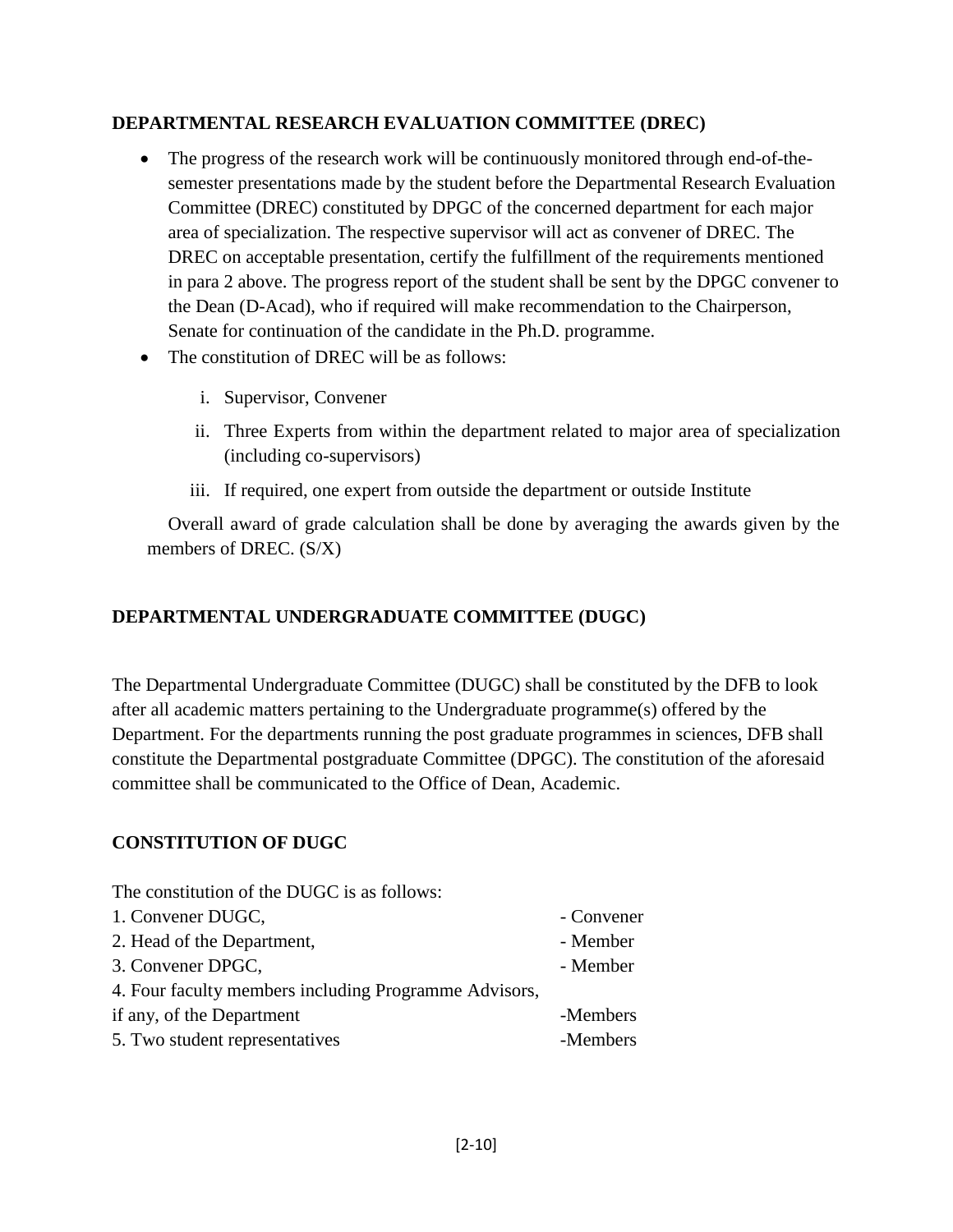The Department Undergraduate Committee (DUGC) and the Department Postgraduate Committee (DPGC) advise the students in their departments and makes recommendations to the SUGB on all academic matters. The responsibilities of the DUGC/DPGC are:

- 1. Supervision and conduct of lectures, tutorials and practical classes.
- 2. Supervision and conduct of class tests, quizzes, practical tests, end term examination, project work, seminar and ensuring its quality.
- 3. Monitoring quality of instructions to students.
- 4. To collect feedback\* (midterm/end semester) and analyze the same for corrective measures and the summary should be sent to the Dean, Academic.
- 5. Proposing and implementing new courses and programmes.
- 6. Attending to problems of students and advising, counseling them in academic matters.

\* For the courses being taught by members of DUGC, the feedback should not be collected by themselves. The DUGC should make arrangements for the same to be collected by any other faculty members in the department. The feedback should be analyzed only after the results/grades are declared/ analyzed.

The DUGC is expected to have its meetings regularly and to keep record of its decisions. The DUGC shall ensure that all the Rules and Procedures given in this manual are adhered to and implemented without any change. While considering an issue if the manual does not specifically mention something, the same shall be forwarded to SUGB for its consideration.

## **COMMITTEES FOR CENTRAL FACILITIES**

### **Mentor IT Infrastructure & Services**

- To advise Director on the establishment of Data Centre
- To guide the Advisory Committee ion preparing a road-map and develop a time-bound plan for the integration and functioning of IT resources
- To monitor progress of ICT projects on regular basis.
- $\bullet$
- Advisory Committee for IT Infrastructure & Services
- $\bullet$
- To prepare a road map for updation, integration and planning for IT infrastructure of the Institute.
- To Guide the coordinators of the Computer Centre, Computer Networking and automation for execution. The execution of road map is the responsibility of respective Coordinator, however, the advisory committee has to provide the support to the Mentor for timely execution of the road maps.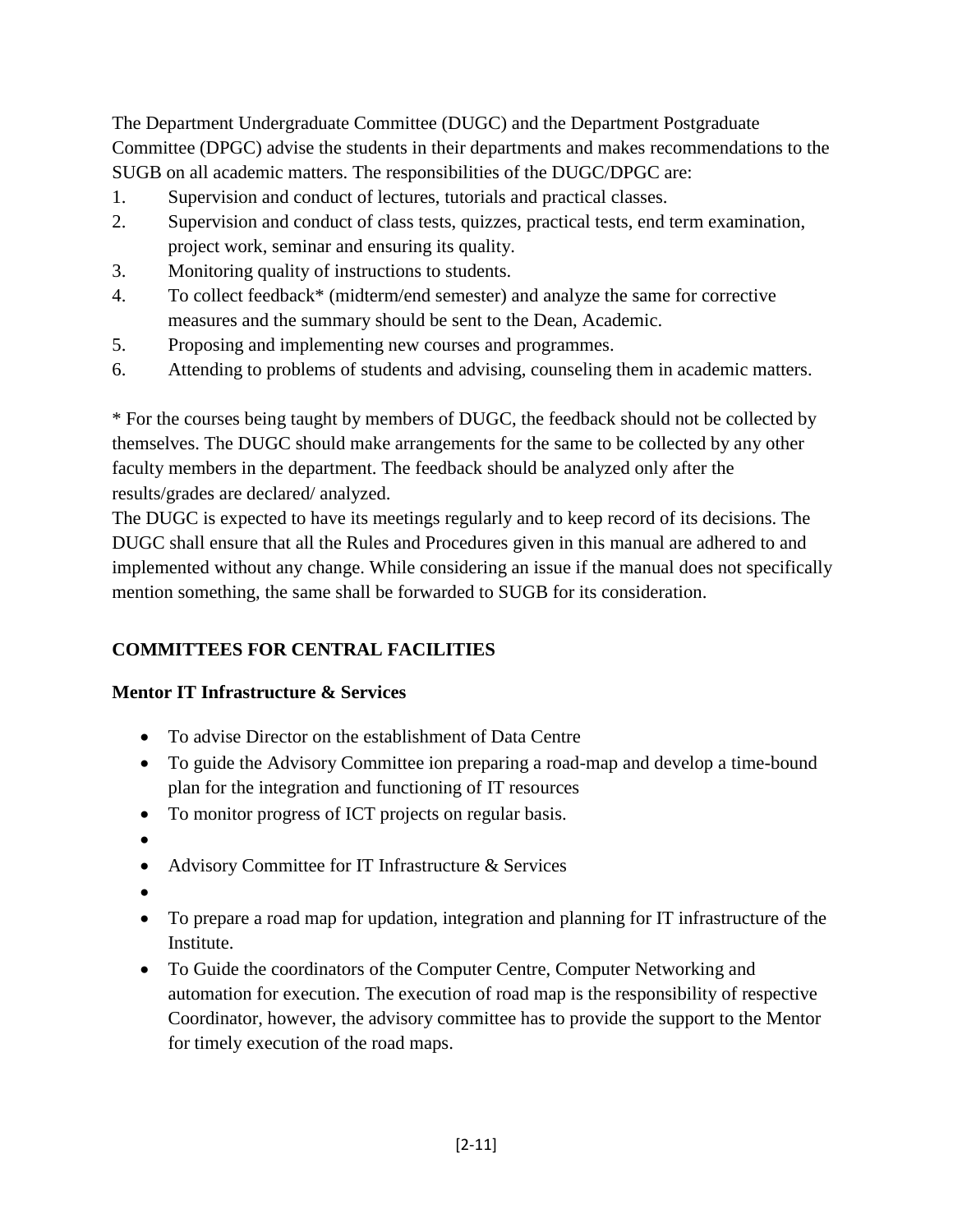## **Coordinator Computer Centre**

- To establish the Computer Centre as India's lead Computer Centres with State of the Art Technologies under the direction of Mentor.
- To get the Institute website hosted and managed in the Computer Centre of the Institution. Coordinator (Network Communication) to provide login ID and space for hosting the website and access to LDAP users at Institute so as to help in proper development and management of Institute website.
- Provide support facilities for Web, DNS, FTP, Internet access, HPC and other services 24 hours and 365 days a year.
- To provide various advanced and special purpose software for all the campus users.
- To encourage spreading computer literacy by arranging lectures and organizing Continuing Education Programs for Faculty, Staff and students.
- To organize lectures and training sessions for Faculty and Staff to enable them to be computer savvy.
- To maintain Hardware and Software along with end point security.
- To ensure upgrades and repairs.
- To decide AMC and maintenance for the Computer Systems for the centre and institute.
- To encourage use of free and open software like GNU/Linux distributions.
- O host and provide various advanced and special purpose software for all the campus users.
- To host mirrors of popular GNU/Linux distributions on our FTP Portal.
- To maintain and monitor the documentation of all important documents of the institute in electronic form.
- To maintain IT related Community Services.
- To plan and maintain all academic software and e-learning material on servers.
- To involve students in development and maintenance of Computer infrastructure & services.

### **Coordinator for Automation and e-surveillance**

- To plan and advise on complete automation of the institute
- To advise on the automation of relevant records and procedures of the institute.
- To monitor the performance of the automation solution.
- To plan for On-line campus security system.
- To decide AMC and maintenance for the automation solution system.
- Matters related with institution automation.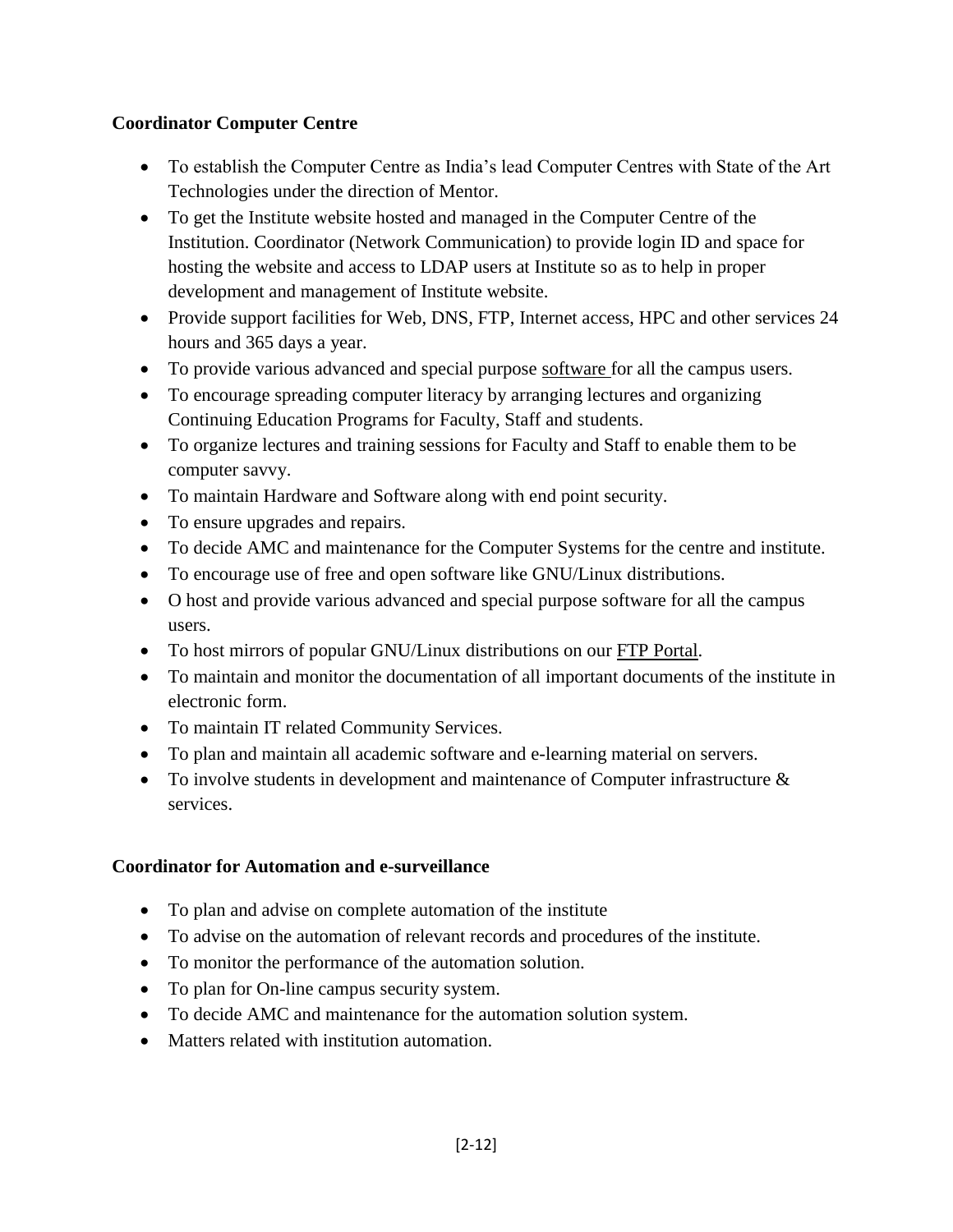### **Coordinator Campus Wide Networking & Telephone services Video Conferencing and other modes of Communication**

- To administer and manage the entire Campus Computer Network which includes Departments, Centres & Main Administrative Building, Hostels, Lecture Theatres and the Guest Houses.
- To provide Network Connectivity to the remote locations like Institute Dispensary, Security systems like cameras at various locations etc.
- Provide network accessibility and support for Web, DNS, FTP, Inetnet access, HPC and other services to be operated and managed by Computer Centre for 24 hours and 365 days a year.
- To provide Web-based Email GPO that enables all the users to access their mailbox from anywhere (inside or outside MNIT Jaipur) via the Internet.
- To monitor network performance.
- Explore upcoming technology for enhancing the IT infrastructure expansion.
- To fix the criteria on usage of Internet usage by faculty, staff and student.
- To decide AMC and maintenance for network equipment and any other matter related with networking.
- To maintain, manage and upgrade the existing telephone exchange.
- To fix the criterion on usage of telephone usage by faculty, staff & students.
- To advise on future planning of communication system like telephone service of the institute.
- To set up institutes broadcasting FM channel.
- To plan the video-conferencing facility and to monitor its effective usage within and outside the institute.
- To coordinate activities with coordinator networking and institute automation.
- To monitor maintenance of communication and video conferencing system.
- $\bullet$
- Chief Warden
- $\bullet$
- To manage Mess Council and Hostel management affairs.
- To appoint Warden/Asstt. Wardens
- To initiate process for developing MIS for Hostels
- To arrange for the upkeep of Hostels
- To maintain security & law and order in the Hostels
- To manage and execute allotment of accommodation to students.

## **Coordinator Placement and Training Cell**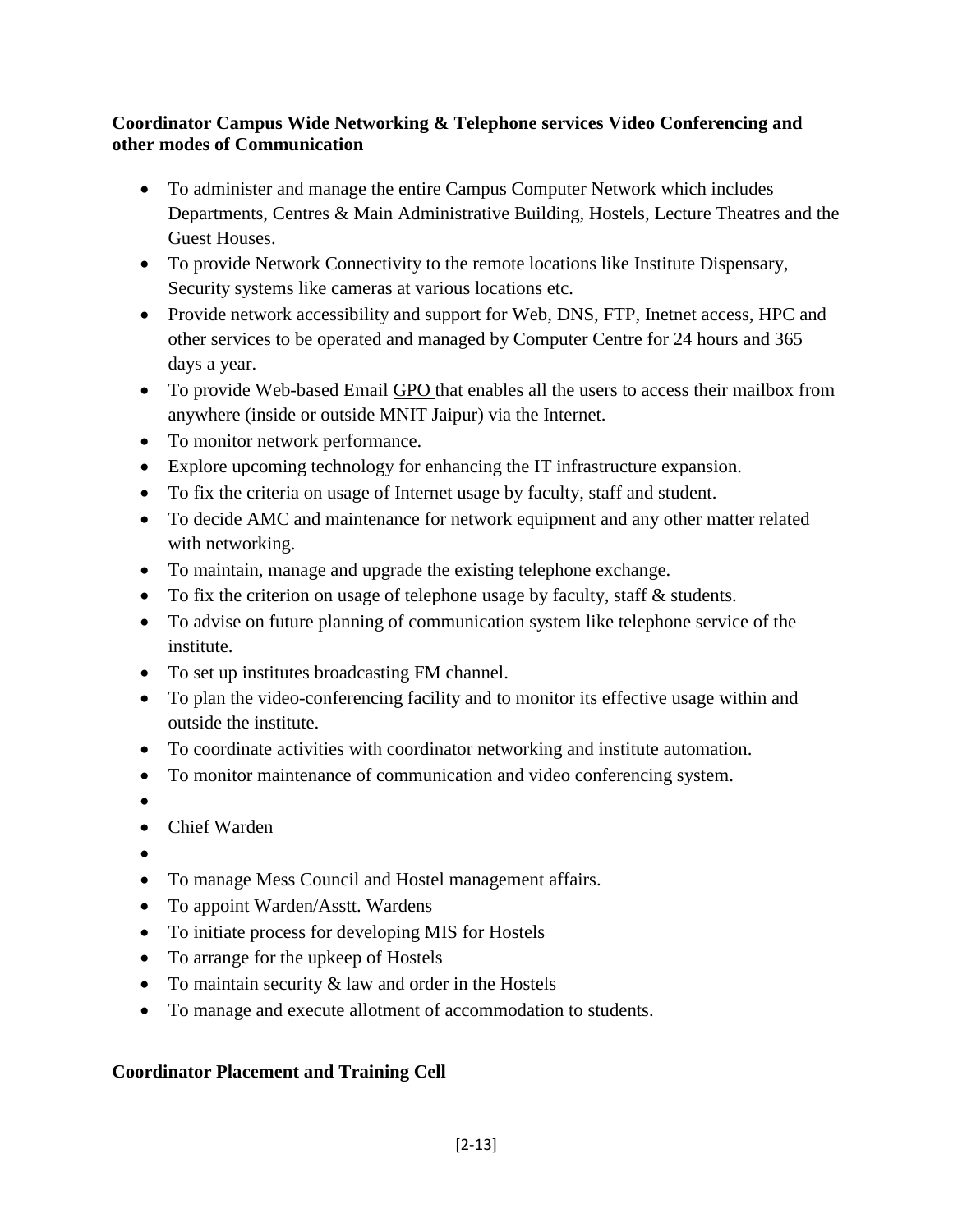- To facilitate students' training within and outside India.
- To coordinate with Industries and other research organizations for placement of the students.
- To prepare placement brochure.
- To organize training and orientation programme for the students and make them more employable.
- To invite Academic and Industry personnel to motivate students.
- To take necessary measures for developing linkage with industries.
- To facilitate to establish incubation centre's in the institutions.
- To initiate measures for joint collaborative research with industries.
- To strive to get live projects from industries for UG and PG thesis work.

## **Coordinator Legal**

- To coordinate various legal matters of the institute with respective lawyers pleading the cases including land matters.
- To coordinate the information provided by the concerned section/department of the institute in the ongoing matters as well as which will arise in future
- To obtain legal opinion on various matters that will arise in future of the institute related to faculty, non teaching staff, students, land matters of the institute and others from respective lawyers.
- To keep track of date of hearing on monthly basis of the various ongoing legal matters and to coordinate with respective lawyers.
- To take measures to address to grievances of employees and reduce the number of court cases.
- To devise policy and procedures for smoothening the process of redressal of grievances.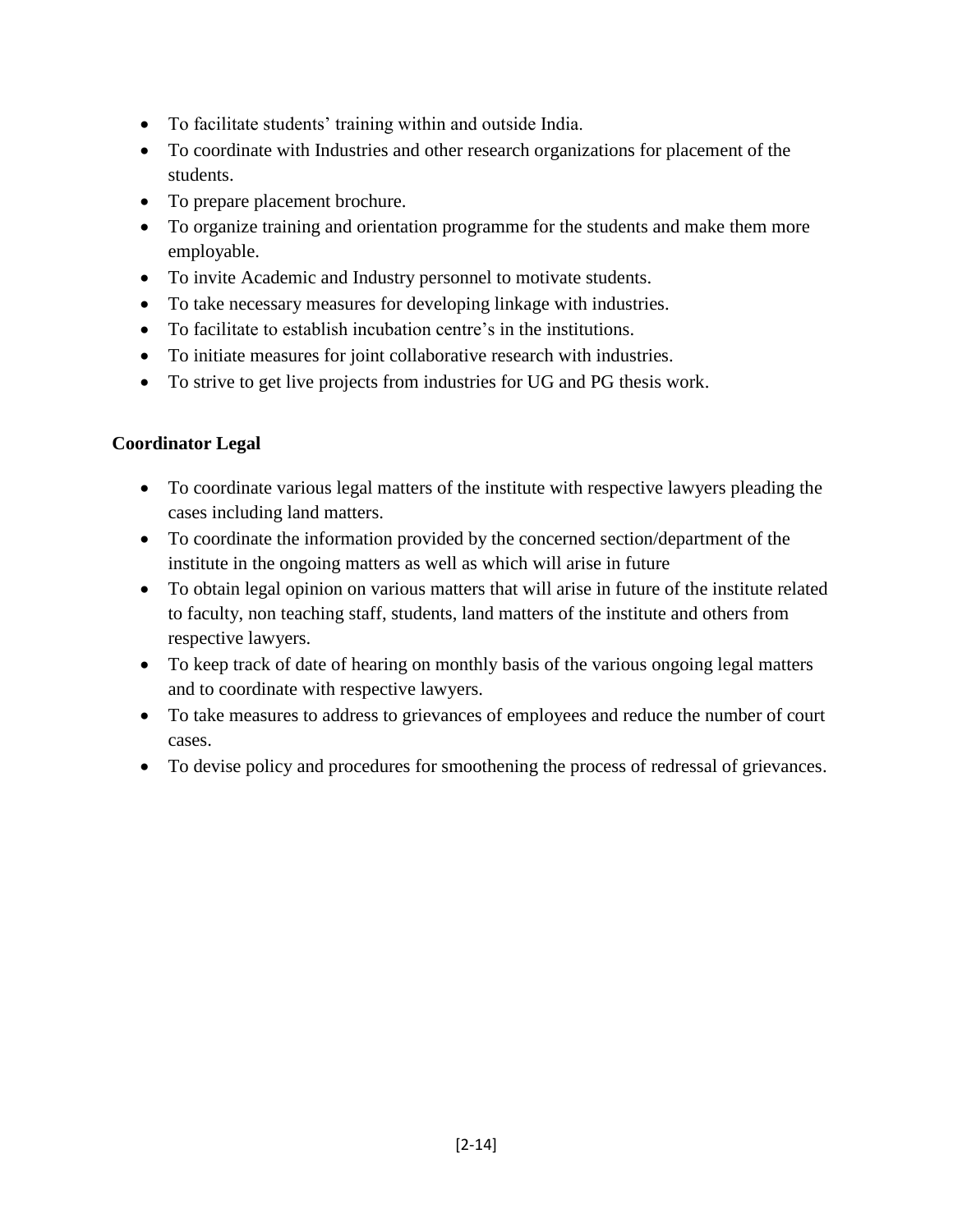## **ANNEXURE 2.3 (Refers 2.2)**

### **ADMINISTRATIVE SECTIONS AND CONTROLLING OFFICERS WITH THEIR FUNCTIONS**

| <b>S. No.</b> | <b>Name of the Section</b>                                                | <b>Major functions</b>                                                                                                                                                                                                                                          | <b>Controlling</b><br><b>Officer</b>                                                                               |
|---------------|---------------------------------------------------------------------------|-----------------------------------------------------------------------------------------------------------------------------------------------------------------------------------------------------------------------------------------------------------------|--------------------------------------------------------------------------------------------------------------------|
| 1.            | <b>Registrar Office</b>                                                   | Memberships and meetings<br>of all statutory bodies,<br>Grievance Committee of the<br>Board, Committee of<br>HoDs/HoCs, Appointment of<br>the Head of Departments /<br>Deans, Constitution of<br>Senate Committees.                                             | Assistant Registrar /<br>Registrar                                                                                 |
| 2.            | <b>Accounts Section</b>                                                   | Treasury functions,<br>retirement benefits,<br>Audit and Budget, HBA,<br>Conveyance Advance,<br>GSLI, Medical allowance to<br>retired Employees, Medical<br>facility, Budget preparation,<br>Allocation of Funds and their<br>monitoring and General<br>matters | <b>Assistant Registrar</b><br>(Accounts) / Deputy<br>Registrar (Accounts) /<br>Registrar                           |
| 3.            | <b>Establishment Section</b>                                              | Personnel and<br>Administrative matters<br>relating to academic staff,<br>Group A, B, $& C$ staff                                                                                                                                                               | <b>Assistant Registrar</b><br>(Establishment)/ Deputy<br>Registrar (Establishment &<br>Administration) / Registrar |
| 4.            | <b>MNIT Dispensary</b>                                                    | <b>Patient Care</b>                                                                                                                                                                                                                                             | Medical Officers (Allopathy,<br>Homeopathy and Ayurvedic<br>and Gynecologist) and<br>Compounders                   |
| 5.            | <b>Coordinator Continuing</b><br><b>Education Programme</b><br>(CEP) Cell | Conducts of STC seminars,<br>Conferences, Monitoring and<br>Evaluation of conducted<br>programmes.                                                                                                                                                              | Committee consists of one<br>professor and four faculty<br>members.                                                |
| 6.            | Legal Cell                                                                | <b>Legal Matters</b>                                                                                                                                                                                                                                            | Asstt. Registrar/Coordinator<br>Legal Cell / Registrar                                                             |
| 7.            | <b>Academic Section</b>                                                   | Admissions, Registration,<br>Examinations, Scholarships<br>of PG students and<br>Convocation                                                                                                                                                                    | Asstt. Registrar/ Deputy<br>Registrar / Associate Dean<br>UG/PG / Dean Academics                                   |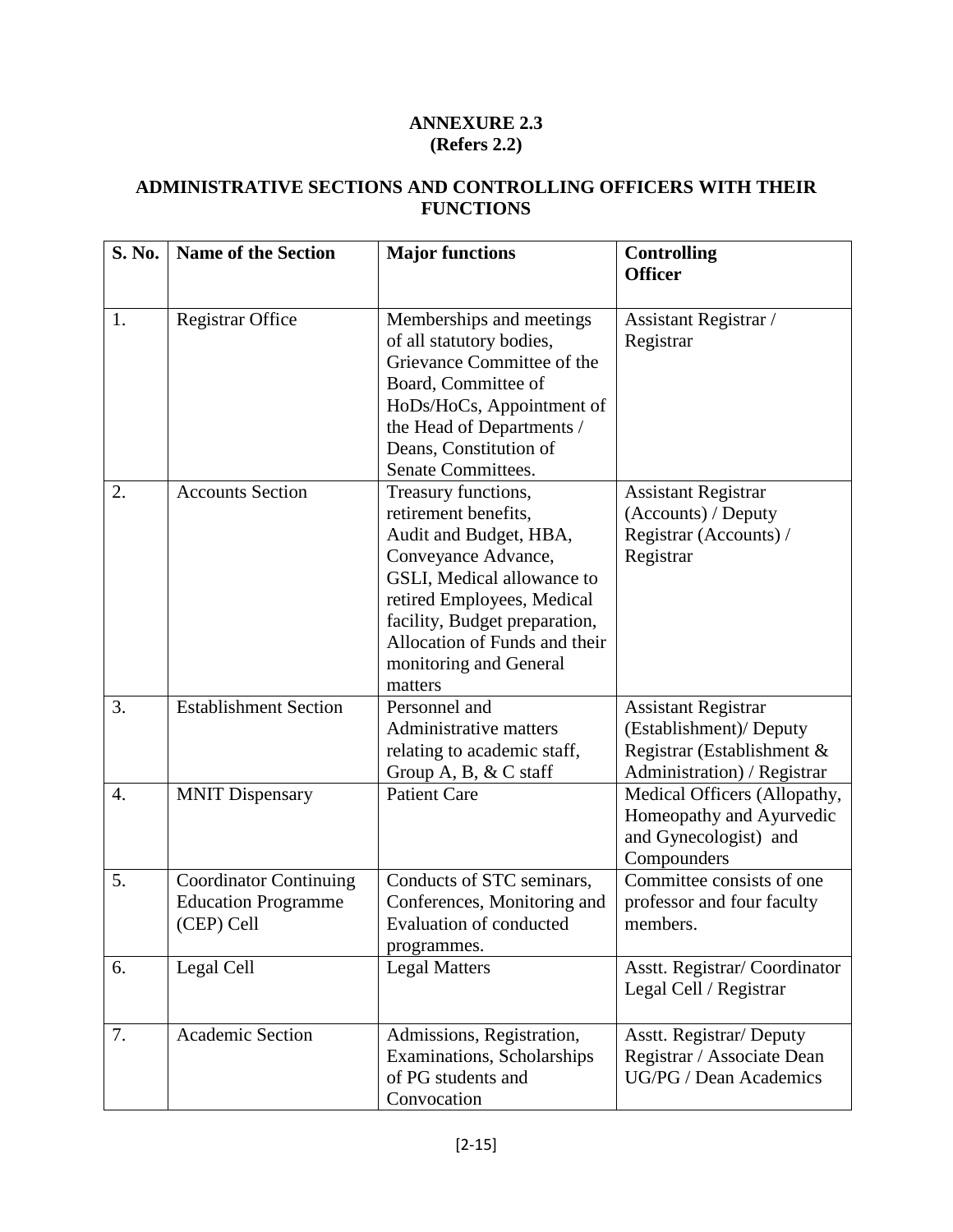| 8.  | <b>Student Welfare Section</b>    | UG Scholarship, Student            | Asstt. Registrar / Dean      |
|-----|-----------------------------------|------------------------------------|------------------------------|
|     |                                   | Activities (Sports, Art &          | <b>Student Welfare</b>       |
|     |                                   | <b>Cultural Society, Technical</b> |                              |
|     |                                   | Functions, Alumni, Student         |                              |
|     |                                   | Counseling, International          |                              |
|     |                                   | Students Affairs, etc.)            |                              |
| 9.  | Chief Warden Office               | Mess Council, Hostel               | Chief Warden                 |
|     |                                   | Management, Hostel Dues,           |                              |
|     |                                   | Security and Law & Order in        |                              |
|     |                                   | the Hostels, Appointment of        |                              |
|     |                                   | Wardens and Asstt. Wardens         |                              |
| 10. | Stores & Purchase                 | Purchase of Stores, Stock          | Assistant Registrar /        |
|     | Section                           | Verification, Import of            | Registrar                    |
|     |                                   | Equipment                          |                              |
| 11. | <b>Security Office</b>            | Security Matters of the            | Security Officer /           |
|     |                                   | Campus                             | Coordinator Security/ Dean   |
|     |                                   |                                    | Administration               |
| 12. | Training & Placement              | Practical Training to              | Co-coordinator /             |
|     | Section                           | undergraduates and                 | Coordinator Placement &      |
|     |                                   | placement of UG/PG                 | <b>Training Cell</b>         |
|     |                                   | students                           |                              |
| 13. | <b>Works &amp; Estate Section</b> | Matters related to                 | Estate Engineer / JEn/ AEn / |
|     |                                   | construction of buildings,         | XEn / Associate Dean /       |
|     |                                   | maintenance of services like       | Dean (P&D) / Registrar /     |
|     |                                   | water, electricity,                | Director                     |
|     |                                   | maintenance of buildings.          |                              |
|     |                                   | Estate office-allotment of         |                              |
|     |                                   | residence / recovery of rent,      |                              |
|     |                                   | commercial establishments.         |                              |
| 14. | Campus wide                       | <b>Campus Computer</b>             | Co-coordinator /             |
|     | Networking & Telephone            | Networking and Telephone           | Coordinator Campus wide      |
|     | Services                          | installation & Maintenance         | Networking & Telephone       |
|     |                                   |                                    | Services                     |
| 15. | <b>Guest Houses</b>               | Guest House Bookings &             | Coordinator Guest House /    |
|     |                                   | Maintenance                        | Dean Administration          |
|     |                                   |                                    |                              |
| 16. | Transport                         | <b>Operation and Maintenance</b>   | Coordinator Transportation / |
|     |                                   | of Transport                       | Dean Administration          |
|     |                                   |                                    |                              |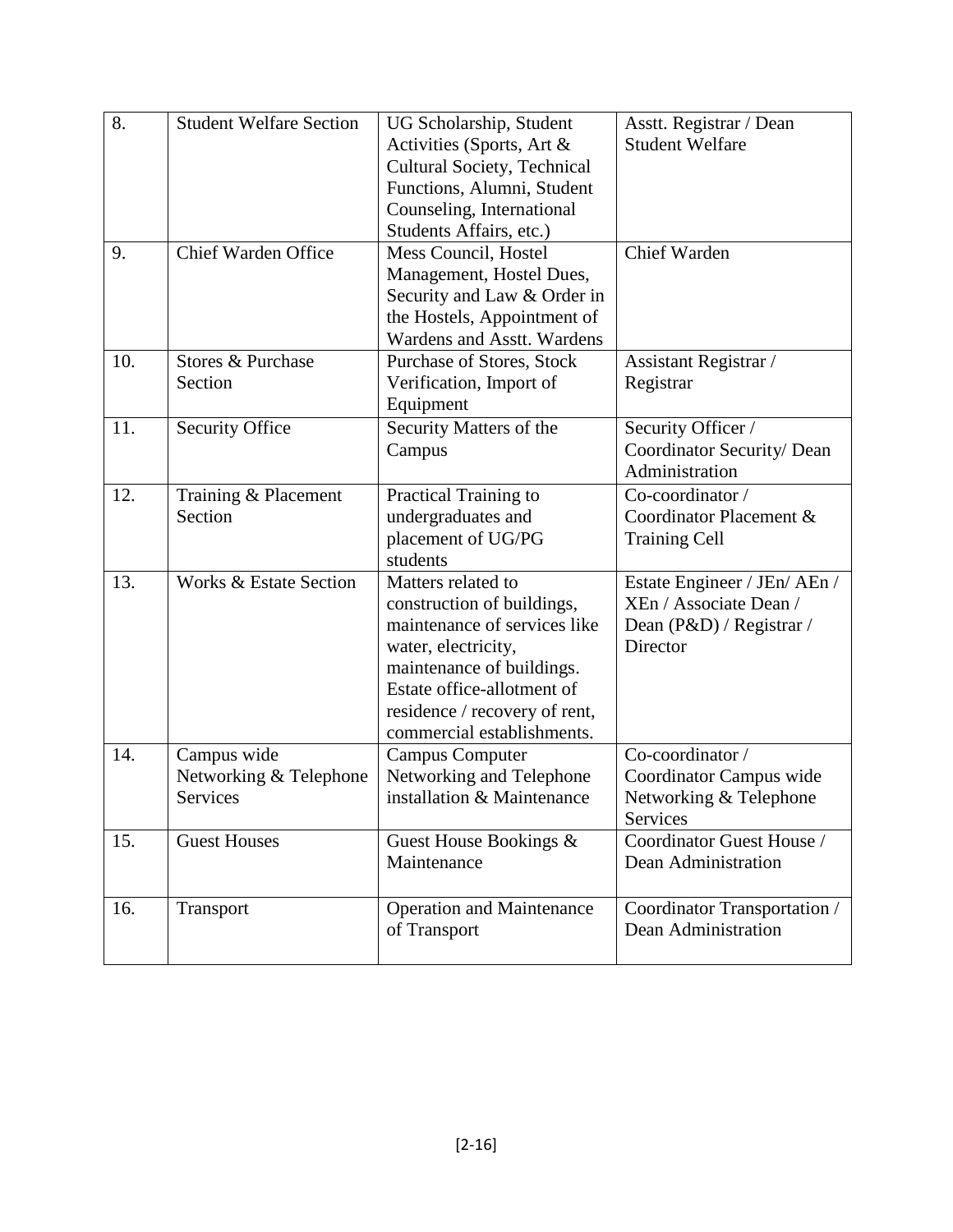### **ANNEXURE 2.4 (Refers 2.3)**

### **ALLOCATION OF RESPONSIBILITIES TO REGISTRAR / DEANS / ASSOCIATE DEANS AND OTHER OFFICIALS**

#### **Registrar**

- Statutory Bodies agenda, minutes, follow-up
- Accounts.
- Group B and C staff Recruitment, leave, training, disciplinary cases, welfare
- HRD / R&I
- Coordination, Legal Cell, HBA Unit
- Store-Purchase & Import

### **Internal Complaint Committee (Women's Cell)**

As per Act 23rd April 2013/ Vaishakha 3, 1935 (Saka) of Ministry of Law & Justice and as approved by the Director.

#### **RTI Officers**

|           | Appellant Authority (AA)          |   | Registrar                            |
|-----------|-----------------------------------|---|--------------------------------------|
|           | <b>Public Information Officer</b> |   | Dy. Registrar (Admin. & Estt.)       |
| $\bullet$ | <b>APIO/Transparency Officers</b> |   |                                      |
|           | <b>Administration Related</b>     |   | Concerned Asstt. Registrar           |
|           | <b>Construction Related</b>       |   | <b>Executive Engineer</b>            |
|           | Academics/Admission Related       |   | Deputy Registrar (Academics)         |
|           | <b>Student Related</b>            | ٠ | Deputy Registrar (Student Welfare)   |
|           | <b>Hostel Related</b>             |   | <b>Assistant Registrar (Hostels)</b> |
|           | Store & Purchase                  |   | Asstt. Registrar (Stores)            |
|           | Accounts                          |   | Deputy Registrar (Accounts)          |
| $\bullet$ | Research & Consultancy            |   | Asstt. Registrar (R&C)               |
|           | Library                           |   | Librarian                            |
|           |                                   |   |                                      |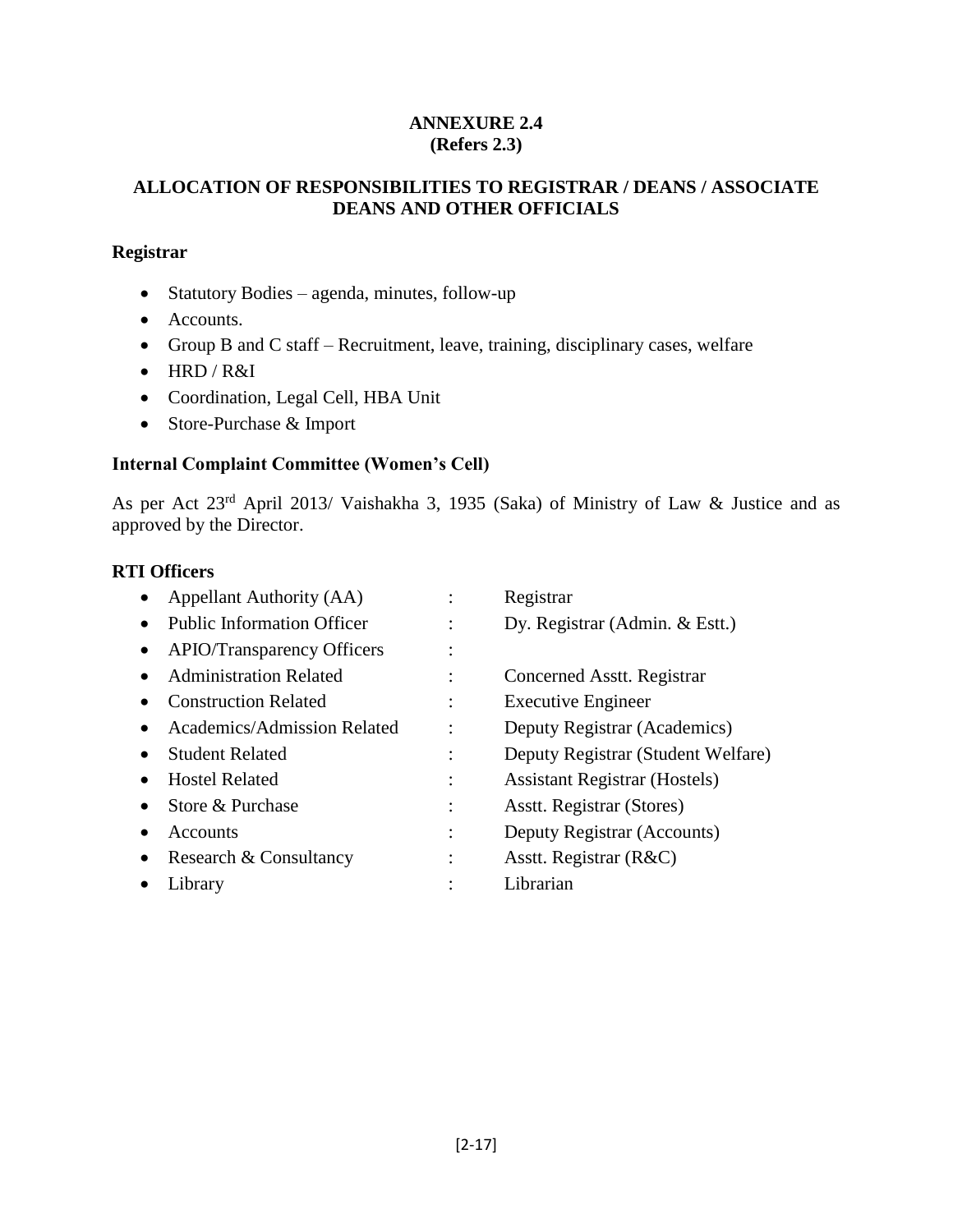#### **ANNEXURE 2.5** (Refers 2.4) **LIST OF AUTHORIZATIONS GIVEN TO THE DIRECTOR BY THE BOARD OF GOVERNORS**

As per NIT Statutes 17, the Director has been authorized to:

### **1. POSTS/PERSONNEL MATTERS**

- 1.1 Approve, proposals for appointment of Professors of the Institute as Joint Professors in other Departments/Centres.
- 1.2 Appoint Visiting Professor/Visiting Faculty up to a period of one year as per the existing norms and report it to the Board at its next meeting.
- 1.3 Act as appointing authority for the posts carrying a scale maximum of which does not exceed Rs. 15,000/- and get such decisions ratified by the Board of Governors.
- 1.4 Act as appointing authority for the non-academic posts, for Superintendent and Senior Technical Assistant or other posts of equivalent pay scale and report such appointments to the Board for ratification at its next meeting.
- 1.5 Create temporary posts for the duration of research/consultancy projects and approve the minutes of the selection committee for the posts of research and consultancy projects.
- 1.6 (a) Appoint persons from one project to another in the same posts for a period upto five years or the duration of the project/scheme whichever is less.
	- (b) Accept resignation from the project staff for which the Board of Governors is the appointing authority.
- 1.7 Adopt suitable procedure for filling temporary vacancies in non-teaching posts for a period not exceeding 12 months in terms of Statute 17(8) keeping in view the circumstances of each case.
- 1.8 Interchange technical supporting posts in various categories without exceeding number of posts already sanctioned by the Board of Governors.
- 1.9 (a) Allow staff members who are appointed in outside organizations to the posts involving probation period, to retain lien on the Institute post.
- 1.9 (b) Allow staff members to join other organisation on deputation terms.
- 1.10 Accept resignation from staff members whose appointing authority is the Board of Governors in accordance to the following procedure:
- (a) Where the staff concerned has given three months notice as prescribed in the Statutes and where the Head of Department feels that there is no need to ask the concerned staff member to continue till the end of academic session, the resignation be accepted at the discretion of the Director from the date on which the notice period of three months expires.
- (b) Where the staff member has not given the prescribed prior notice of three months and the Head of Department/Centre recommends that the acceptance of the resignation by relaxing/waiving the notice period will not adversely affect the work of the Department/Centre, the resignation be accepted from the date recommended by the Head of the Department by relaxing/waiving the notice period, at the discretion of the Director.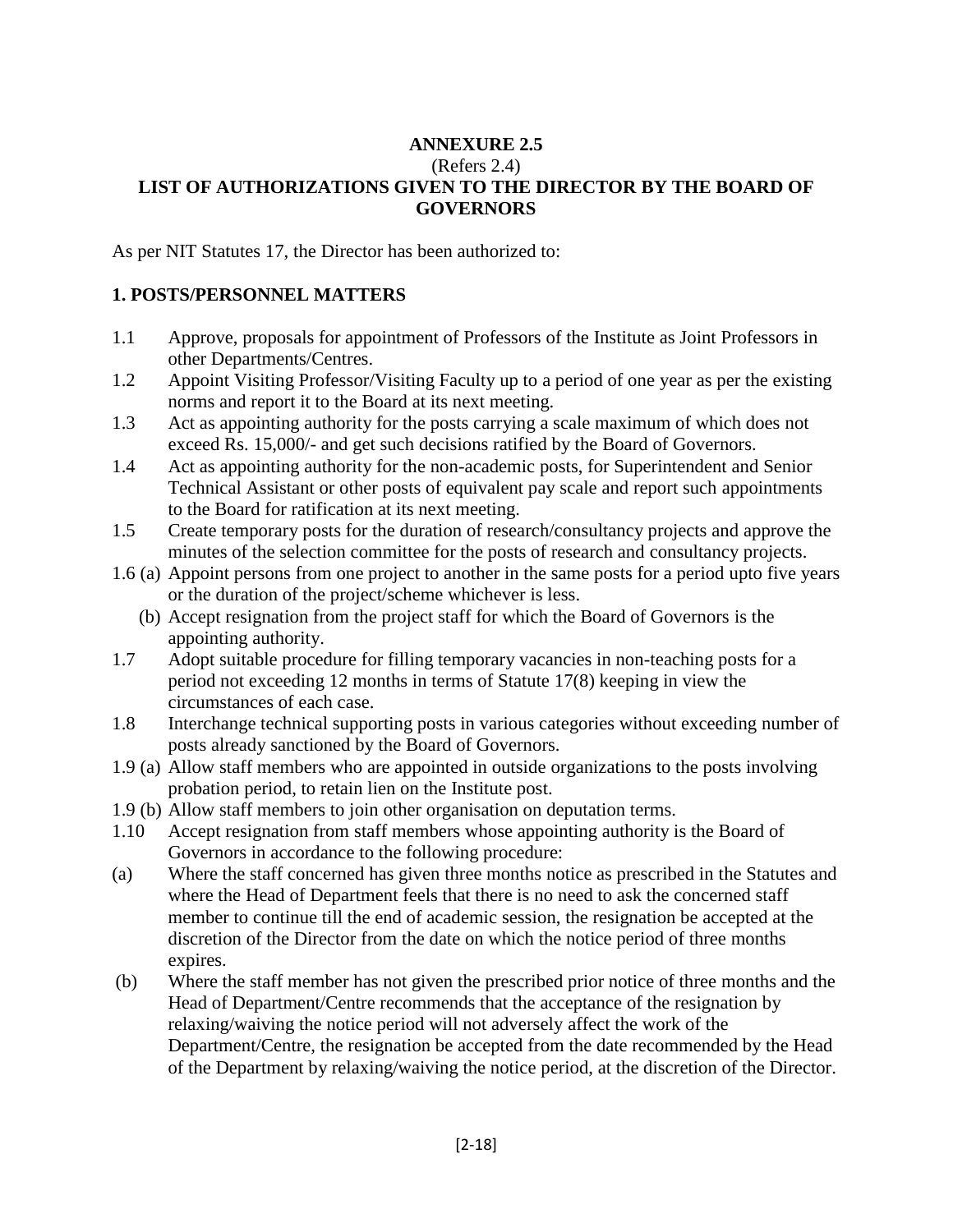- 1.11 Take decision regarding fixation of pay of re-employed persons on behalf of Board of Governors.
- 1.12 Adjudge the individual cases as hard cases on merit of each case and decide the cases of the change of option to any of the retirement schemes provided in the Statute.
- 1.13 Act as Disciplinary Authority in the case of Superintendents, STA's and other equivalent non-academic posts.
- 1.14 Grant special increment in special cases and report such cases to the Board for information.

# **2. LEAVE**

As per Institute Statutes 35, the Director shall be the "Competent Authority" to sanction leave of all kinds provided in the Statutes to the staff.

# **3. FINANCES**

The following financial powers have been delegated to the Director:

- 3.1 To sanction honorarium up to the specified amount from the Institute, as approved by the BoG from time to time.
- 3.2 To approve expenditure upto Rs. 50,000/- per item for the repair of instruments without going to the normal purchase procedure provided the repair is got done from the manufacturer, concerned Govt. Department or the Public Undertaking.
- 3.3 To pay honorarium per lecture hour as approved by the board from time to time in the case of eminent persons including honorary Visiting Professors.
- 3.4 To revise the rates for translation of technical papers from foreign languages in accordance with any revision(s) that may be made by the INSDOC from time to time.
- 3.5 To review the rates of payment to students for summer/winter jobs in consultation with the Deans.

# **4. MEDICAL**

- 4.1 Director is authorized to include in the list of approved hospitals, the Medicare Centres/Hospitals run by the Voluntary Organisation/Charitable Trusts as per the guidelines laid by the Board of Governors.
- 4.2 Director is authorized to take decision on medical claims (not normally allowed) on the recommendations of an Institute level committee, within the overall framework of the Medical Attendance Rules.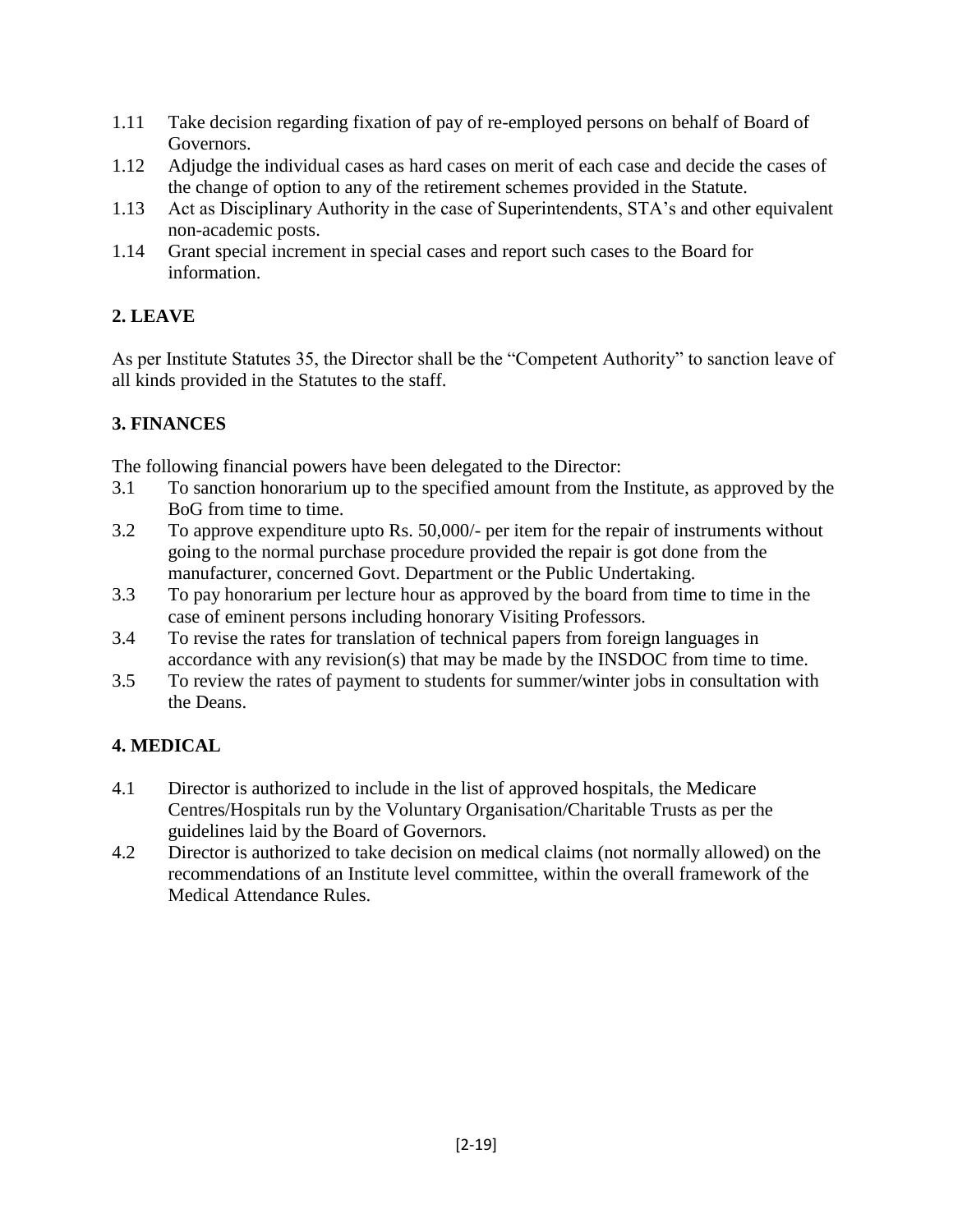### **ANNEXURE 2.6 (Refers 2.5.1)**

#### **STANDING COMMITTEES OF THE BOARD OF GOVERNORS Standing Committee of the Board of Governors**

#### **1. Standing Grievance Committee Membership**

The membership of the Committee is decided by the Board of Governors for specific period of its tenure. The existing Grievance Committee is constituted for redressal of grievances or any conceive wrong done to any employee of the Institute. The Committee as under:

|           | Director:                                          | Chairperson        |
|-----------|----------------------------------------------------|--------------------|
| $\bullet$ | Nominee, BOG:                                      | Member             |
|           | • Dean Faculty Affairs:                            | Member             |
| $\bullet$ | Advocate of Rajasthan High Court as Legal Counsel: | Member             |
|           | (for a tenure of two years)                        |                    |
|           | • One faculty or non-teaching lady member:         | Member             |
|           | Registrar:                                         | Member & Secretary |

#### **Terms of Reference**

To consider grievances of staff members made by them to the Board and make recommendations to the Board.

#### **2. Finance Committee Membership**

- 1. Chairman, Board of Governors Chairman (Ex- officio)
- 2. Two persons nominated by the Members Central Government (MHRD)
- 3. Two persons nominated by the Board Members
- 4. Director Member (Ex- officio)
- 5. Registrar Member Secretary

#### **Terms of Reference**

- a) To examine and scrutinize the annual budget of the Institute prepared by the Director and make recommendations to the Board.
- b) To give its views and make its recommendations to the Board either on the initiative of the Board or of the Director, or on its own initiative on any financial question affecting the Institute.

#### **3. Building and Works Committee**